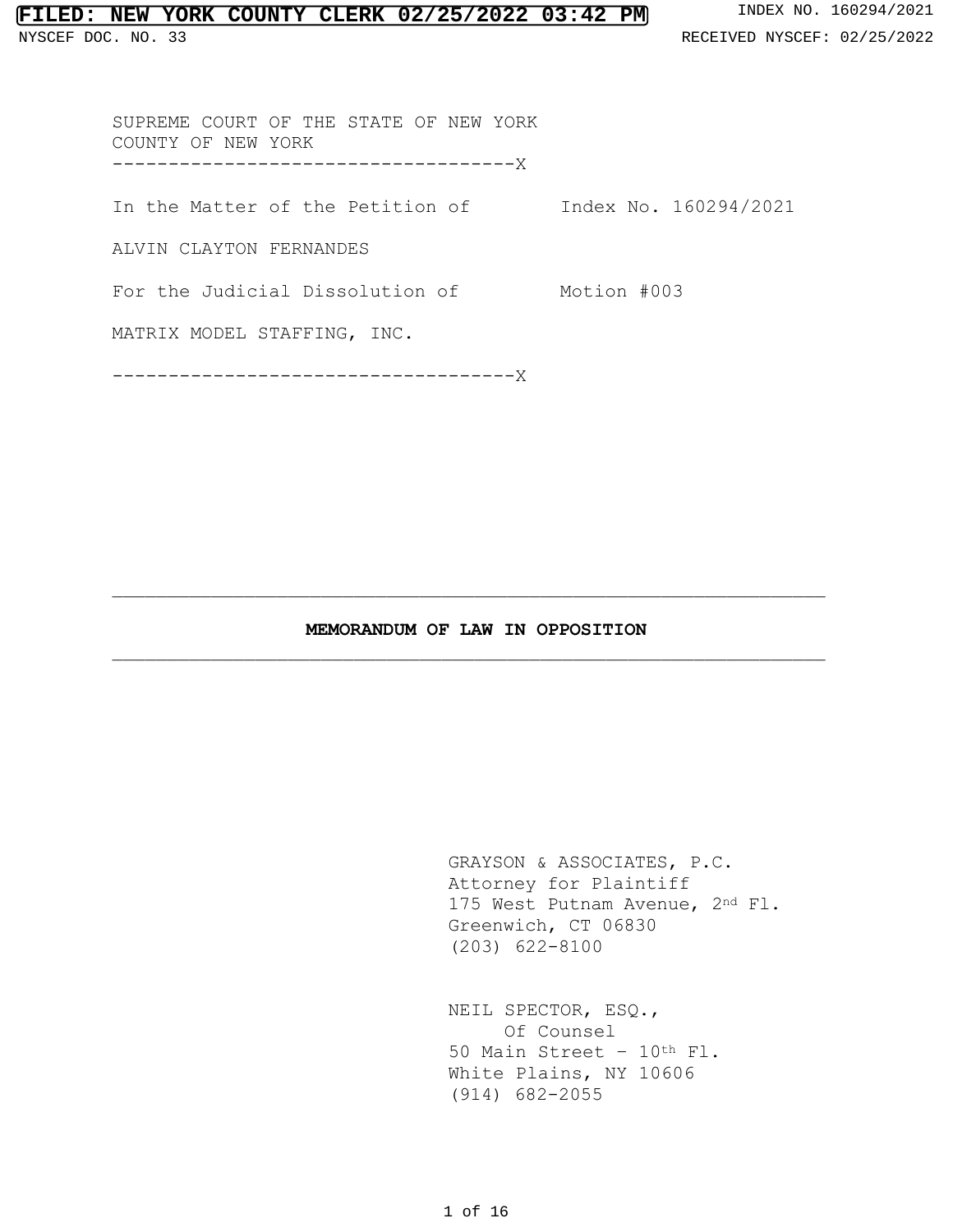Petitioner, Alvin Clayton Fernandes, respectfully submits this Memorandum of Law in opposition to Respondent Matrix Model Staffing, Inc.'s motion to dismiss the Amended Petition seeking corporate dissolution pursuant to BCL 1104-a.

#### **BACKGROUND**

 A complete recitation of the background is set forth in the accompanying Affidavit of Petitioner and the Court is respectfully referred thereto for the content thereof.

### **PROCEDURAL HISTORY**

Petitioner commenced the above-entitled proceeding on November 11, 2021 by the filing a Petition and proposed Order to Show Cause. Petitioner filed an Amended Petition on November 30, 2011 (NYSCEF Doc #14). The Court signed the Order to Show Cause (NYSCEF Doc #15) on November 30, 2021.

This proceeding seeks the judicial dissolution of Respondent, Matrix Model Staffing, Inc. ("Respondent" or "Matrix"), pursuant to Business Corporation Law 1104-a.

Respondent now moves, on unspecified grounds, for an order dismissing the Amended Petition.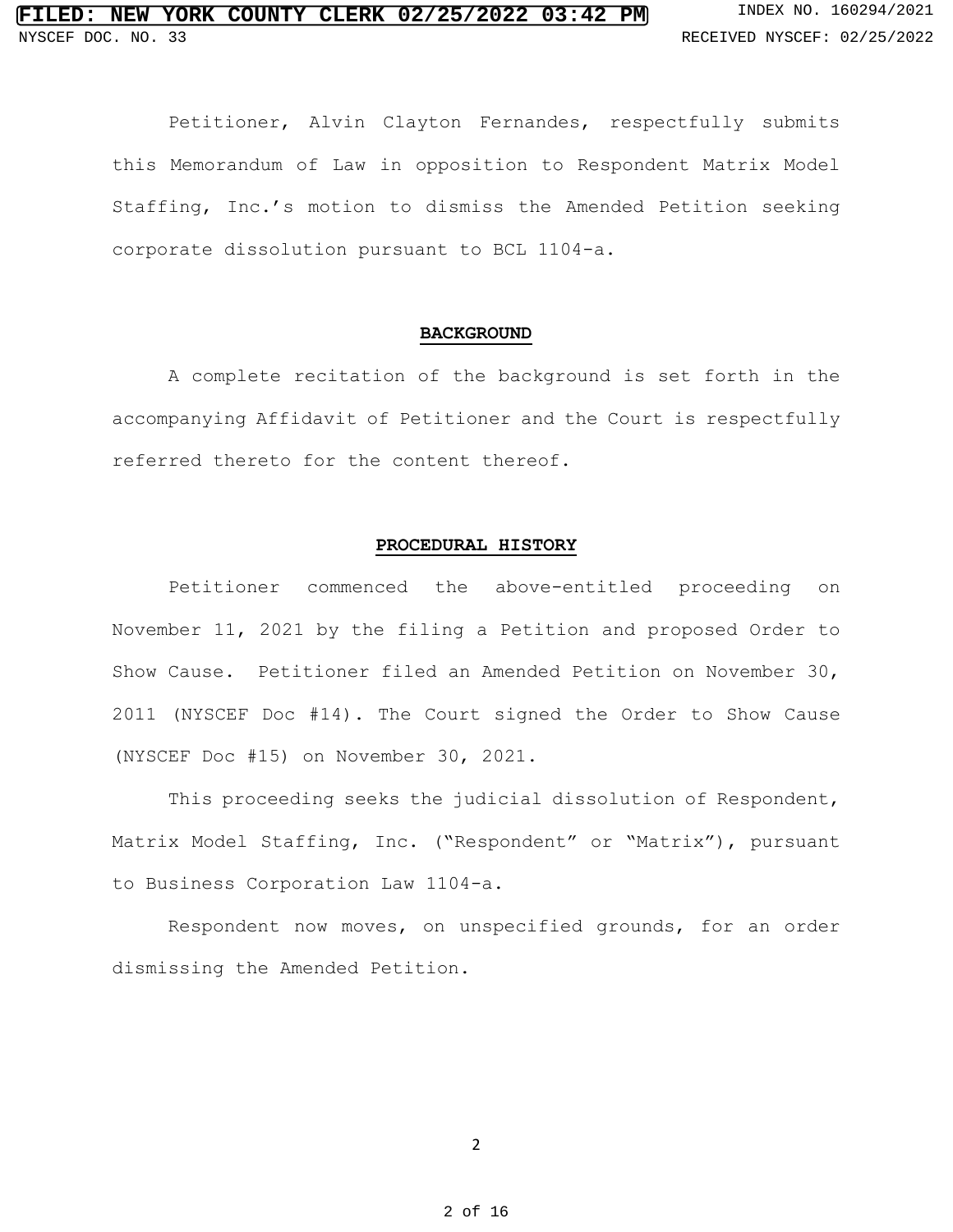### **STANDARDS ON A MOTION TO DISMISS**

On a motion to dismiss a petition, the court must accept the facts alleged in the petition as true, petitioner must be afforded every possible favorable inference, and the court determine whether the facts alleged by petitioner fit within any cognizable legal theory. Lawrence v. Miller, 11 N.Y.3d 588 (2008); Leon v. Martinez, 84 N.Y.2d 83 (1994). Affidavits submitted by a respondent will almost never warrant dismissal under CPLR 3211 unless they "establish conclusively that [petitioner] has no [claim or] cause of action". Rovello v. Orofino, 40 N.Y.2d 633 (1976).

"In opposition to such a motion, a [petitioner] may submit affidavits 'to remedy defects in the [petition]' and 'preserve inartfully pleaded, but potentially meritorious claims' . . . . Though limited to that purpose, such additional submissions of the [petitioner], if any, will similarly be 'given their most favorable intendment'." Cron v. Hargro Fabrics, Inc., 91 N.Y.2d 362, 366, 670 N.Y.S.2d 973, 975 (1998)(internal citations omitted).

While Petitioner does not believe that the Amended Petition was "inartfully pled" and in fact was more than sufficient to meet the pleading standards, out of an abundance of caution, Petitioner has submitted a detailed Affidavit which is incorporated herein, demonstrating why the Motion to Dismiss is baseless and respectfully should be denied.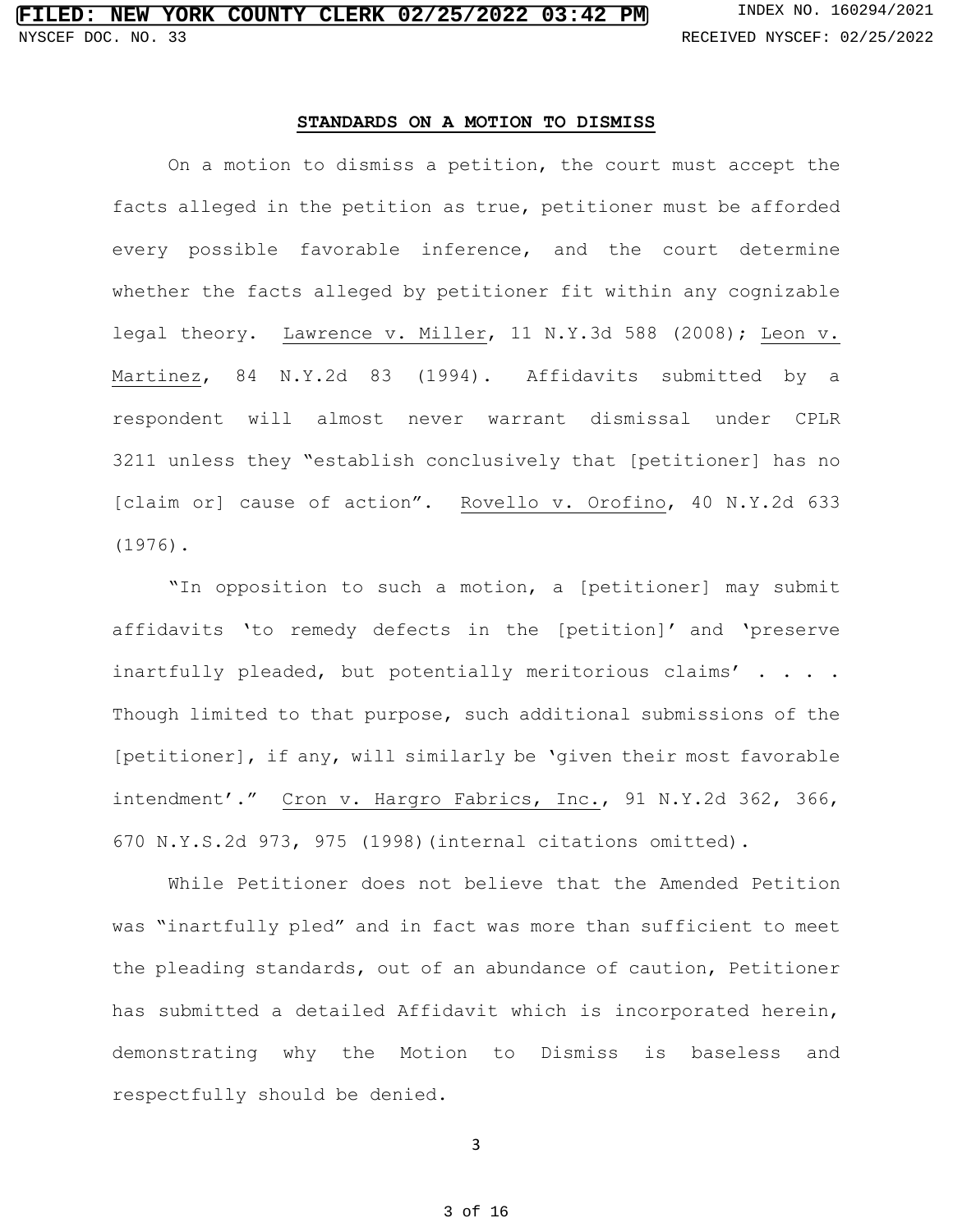Applying that standard to the Amended Petition herein and as more fully set forth below and in the accompanying Affidavit in Opposition, Petitioner has adequately stated a cause of action for corporate dissolution pursuant to BCL 1104-a and the Court should deny the instant motion to dismiss in its entirety.

### **PETITIONER HAS STANDING TO MAINTAIN THE ACTION**

 BCL 1104-a(a) states, in relevant part, that "[t]he holders of shares representing twenty percent or more of the votes of all outstanding shares of a corporation . . . entitled to vote in an election of directors may present a petition of dissolution . . ."

BCL 612(a) states "[e]very shareholder of record shall be entitled at every meeting of shareholders to one vote for every share standing in his name on the record of shareholders, unless otherwise provided in the certificate of incorporation".

Therefore, by definition, a shareholder of a closely held corporation has a right to vote in an election of directors unless limited by the corporation's by-laws or a shareholder's agreement.

 In the case at bar, Matrix does not dispute that Fernandes is a twenty percent (20%) shareholder of Matrix (see 2017-2019 K-1's, Fernandes Aff. Exhibits "A", "B" and "C"), nor does it allege that Fernandes is not entitled to vote in an election of directors.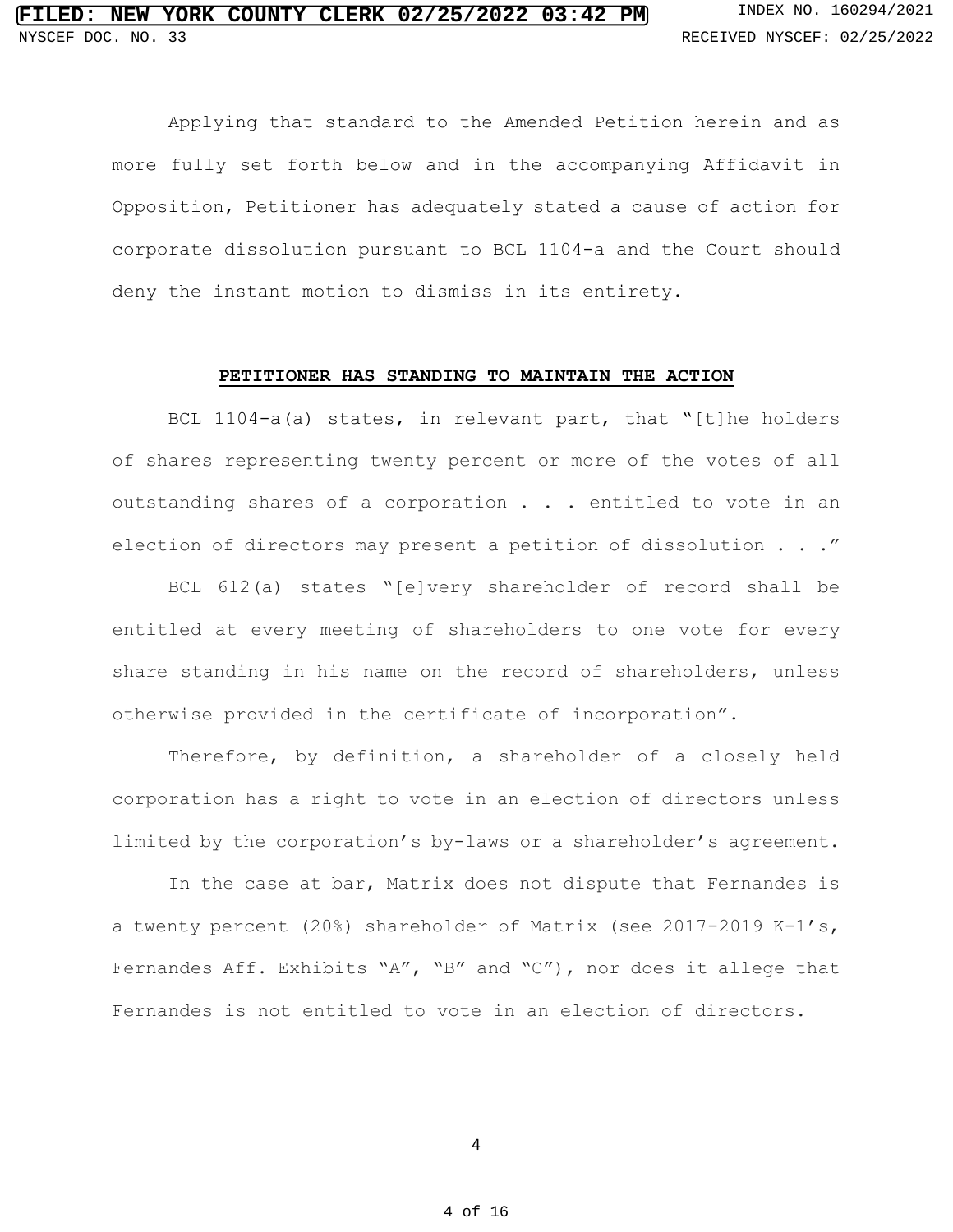The motion does not contain any evidence or allegations that (i) the certificate of incorporation provides otherwise or (ii) the Petitioner holds only a second class of non-voting shares. Similarly, the Motion does not nor could it assert the existence of a shareholder's agreement or by-laws that provide otherwise.

Rather, Matrix argues only that Fernandes failed to plead that he holds any voting shares and therefore the Amended Petition should be dismissed. The moving papers, however, fail to offer any support for this contention and the cases relied on are inapposite.

In Matter of Wiedy's Furniture Clearance Center Co., Inc., 108 A.D.2d 81 (1st Dept. 1995), the petition was dismissed where it was undisputed as a matter of fact that petitioner did not own 20% of the voting stock, not because petitioner failed to plead same. In In re Michael Bernfeld, D.D.S., 86 A.D.3d 244 (2<sup>nd</sup> Dept. 2011), the issue was whether a nonprofessional, who was the transferee of a majority of shares in a professional service corporation, may obtain judicial dissolution of the corporation pursuant to BCL 1103 because she was not a professional and the court concluded that such a nonprofessional lacks standing to seek such relief. Bernfeld does not involve a BCL 1104-a dissolution nor did it address pleading requirements.

Fernandes, as an undisputed matter of fact, is a 20% shareholder of shares entitled to vote and therefore is entitled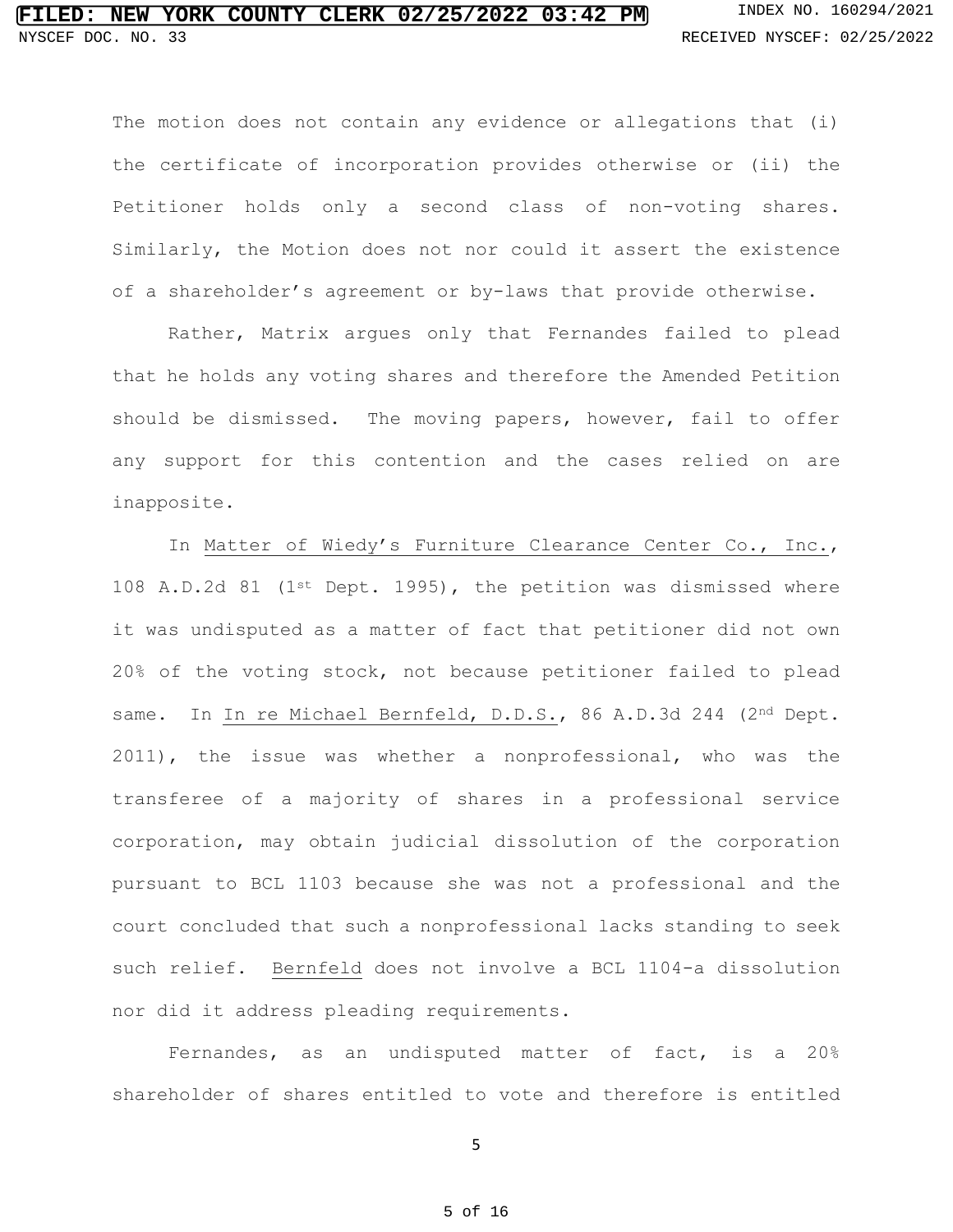under the settled statutory and case law to petition for dissolution.

 Based on the foregoing, Fernandes has standing to maintain the instant dissolution proceeding. There is simply no merit, or authority, for Matrix's argument regarding pleading requirements and the instant motion should be denied on that ground.

## **THE MAJORITY SHAREHOLDER'S OPPRESSIVE CONDUCT HAS DEFEATED PETITIONER'S REASONBLE EXPECTATIONS WARRANTING DISSOLUTION UNDER BCL 1104-A**

Pursuant to BCL 1104-a(a)(1), a petition for dissolution may be presented on the grounds that "[t]he directors or those in control of the corporation have been guilty of illegal, fraudulent or oppressive actions toward the complaining shareholders".

**"**The touchstone for oppressive conduct is whether the actions of the majority substantially defeat the reasonable expectations that were central to the petitioning shareholder's decision to invest in the corporation." Kassab v. Kasab, 56 Misc.3d 1213(A), \*11 (Sup. Ct., Queens Co. 2017).

"It is frequently said that the relationship between the founders of a close corporation approximates that between partners and the "reasonable expectations" test is indeed an examination into the spoken and unspoken understanding upon which the founders relied when entering into the venture". Gimpel v. Bolstein, 125 Misc.2d 45, 51 (Sup. Ct., Queens Co., 1984).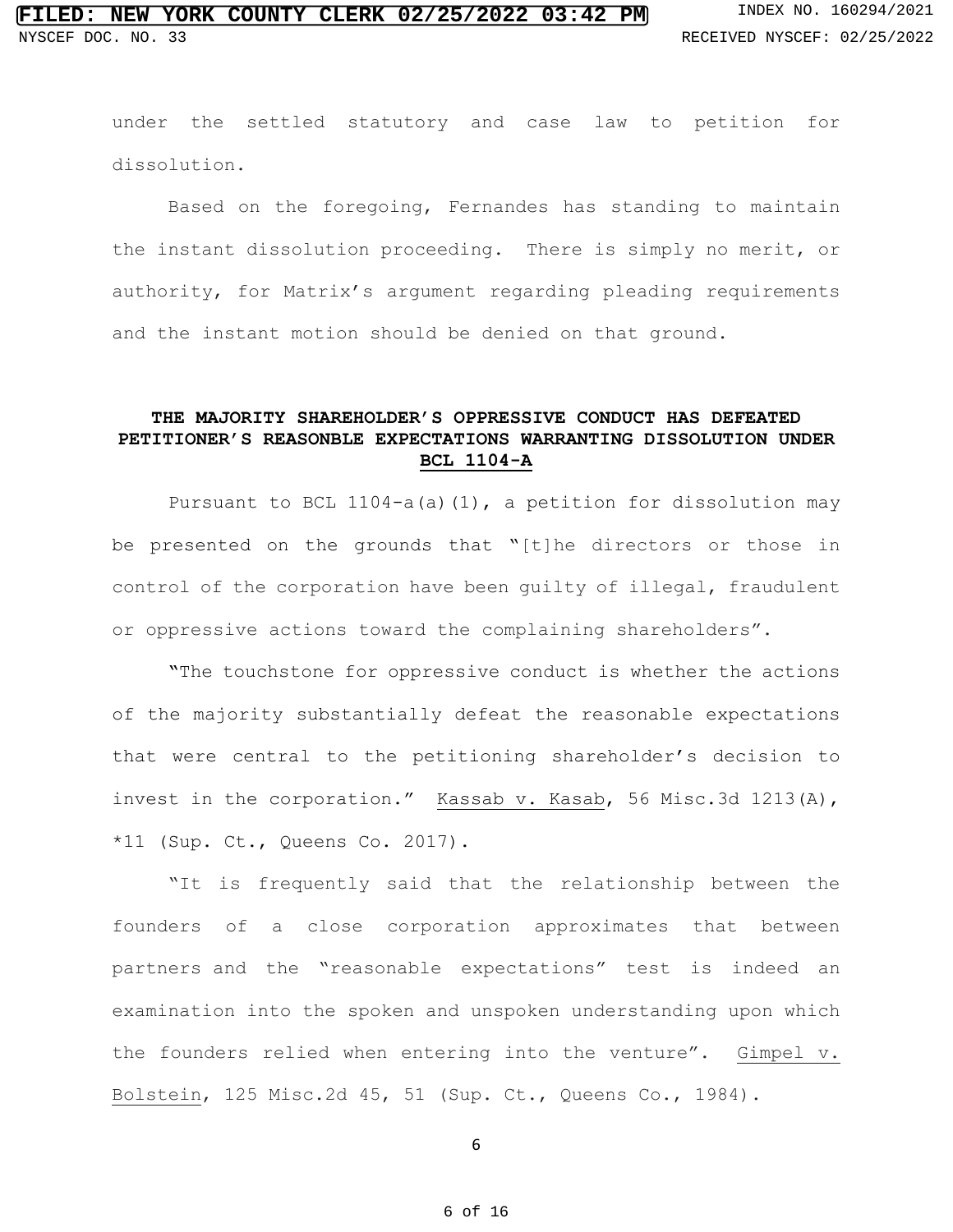With respect oppressive conduct and defeating a shareholder's reasonable expectations, the Court of Appeals, in Matter of Kemp & Beatley, Inc., 64 N.Y.2d 63, 72 (1984), stated:

"A shareholder who reasonably expected that ownership in the corporation would entitle him or her to a job, a share of corporate earnings, a place in corporate management, or some other form of security, would be oppressed in a very real sense when others in the corporation seek to defeat those expectations and there exists no effective means of salvaging the investment.

Given the nature of close corporations and the remedial purpose of the statute, this court holds that utilizing a complaining shareholder's "reasonable expectations" as a means of identifying and measuring conduct alleged to be oppressive is appropriate. A court considering a petition alleging oppressive conduct must investigate what the majority shareholders knew, or should have known, to be the petitioner's expectations in entering the particular enterprise. Majority conduct should not be deemed oppressive simply because the petitioner's subjective hopes and desires in joining the venture are not fulfilled. Disappointment alone should not necessarily be equated with oppression.

Rather, oppression should be deemed to arise only when the majority conduct substantially defeats expectations that, objectively viewed, were both reasonable under the circumstances and were central to the petitioner's decision to join the venture. It would be inappropriate, however, for us in this case to delineate the contours of the courts' consideration in determining whether directors have been guilty of oppressive conduct. As in other areas of the law, much will depend on the circumstances in the individual case." Id.

Relying on Matter of Kemp, supra., the First Department, in

In re Miescher, 288 N.Y.S.2d 129 (1st Dept. 2001) held:

We affirm the finding of the Referee, as confirmed by the Supreme Court, that the non-petitioning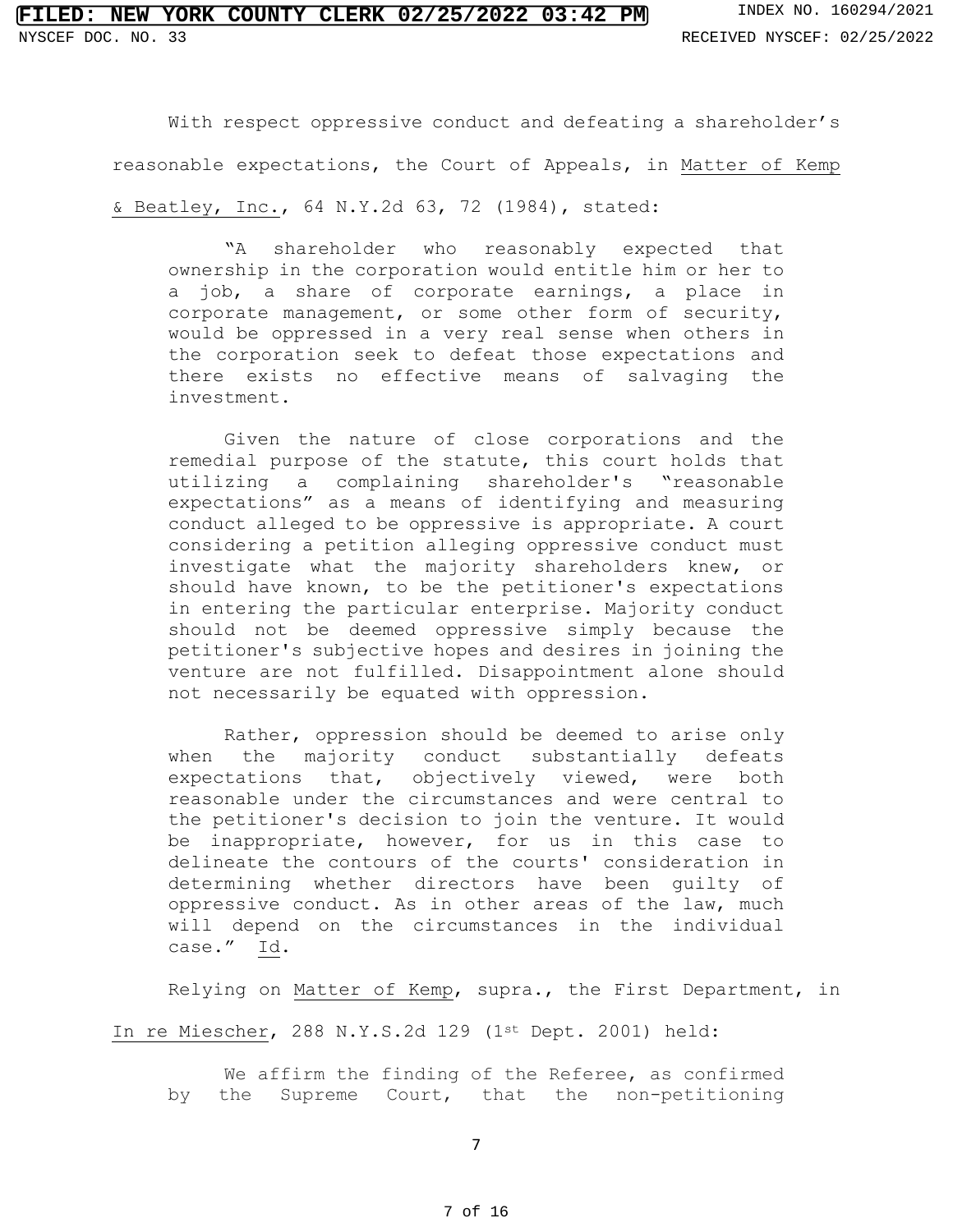shareholder (Haimovich), who was in day-to-day control of Haimil's business, engaged in "oppressive actions" toward the complaining shareholder within the meaning of  $$ 1104-1(a)(1)$ . The record of the reference hearing supports the conclusion that Haimovich unjustifiably failed for two years to cause Haimil to make payments on the mortgage encumbering the building it owns, its sole substantial asset, which ultimately resulted in the commencement of a foreclosure action, and that Haimovich further unjustifiably failed to cause Haimil to pay off tax liens on the building during the same period. Under the circumstances of this case, it could fairly be concluded that such a consistent pattern of corporate mismanagement defeated petitioner's reasonable expectations in connection with her investment to such an extent as to constitute oppression". Id.

And in Starka v. Arcara Zucarelli Lenda & Associates CPAs,

P.C., 62 Misc.3d 1064, 1070 (Sup. Ct., Erie Co. 2019), the court, also following Matter of Kemp, supra., held:

"This court also finds that Straka's reasonable expectation for fair compensation was frustrated by the use of the earnings matrix, particularly by allocating expenses of Weiss and Urbanek to all four shareholders while allocating their revenues only to Zucarelli and Lenda."

In the case at bar, and as more fully set forth in the Amended Petition and the accompanying affidavit of Petitioner, Petitioner's reasonable expectations at the time he entered into the venture, which were known to Willard, with respect to protection from personal liability and direct input into the major decision-making process and financial dealings of Matrix Staffing were defeated by Willard's conduct, warranting judicial dissolution of the corporation.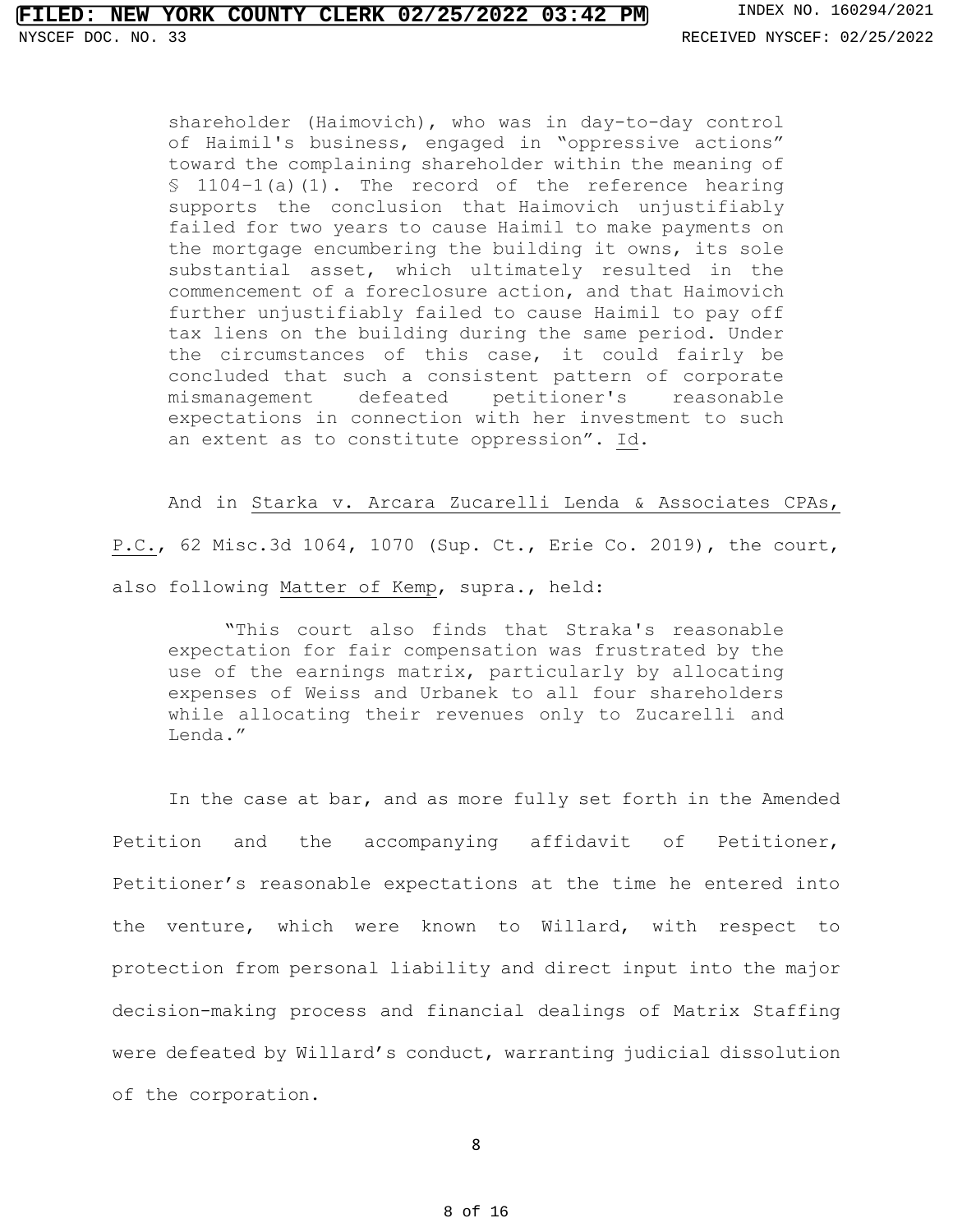First, at some unknown time after the Matrix Staffing's inception, Willard, without Petitioner's knowledge and consent, designated Petitioner to the Internal Revenue Service as a "person responsible for collecting, truthfully accounting for, or paying over employment taxes for the entity (Amended Complaint Par. 25).

Unbeknownst to Petitioner, Matrix Staffing and Willard failed to pay payroll taxes in 2019 (Amended Complaint Par. 26).

In or around August 2021, Petitioner received four (4) notices from the Internal Revenue Service advising him that he was being personally charged the Trust Fund Recovery Penalty (TRFP) for willfully failing to collect, account for, pay over, or otherwise evade employment (Amended Complaint Par. 27).

The total amount of the penalties was \$210,961.22, which amount remains due and owing together with additional interest charges (Amended Complaint Par. 28).

At no time since Matrix's inception was Petitioner ever responsible for collecting, truthfully accounting for, or paying over employment taxes. This was the sole responsibility of Willard (Amended Complaint Par. 29).

Respondent does not deny these allegations nor does Respondent even address them in the instant motion. In fact, the motion does not include an affidavit from Willard or a substantive affirmation from counsel.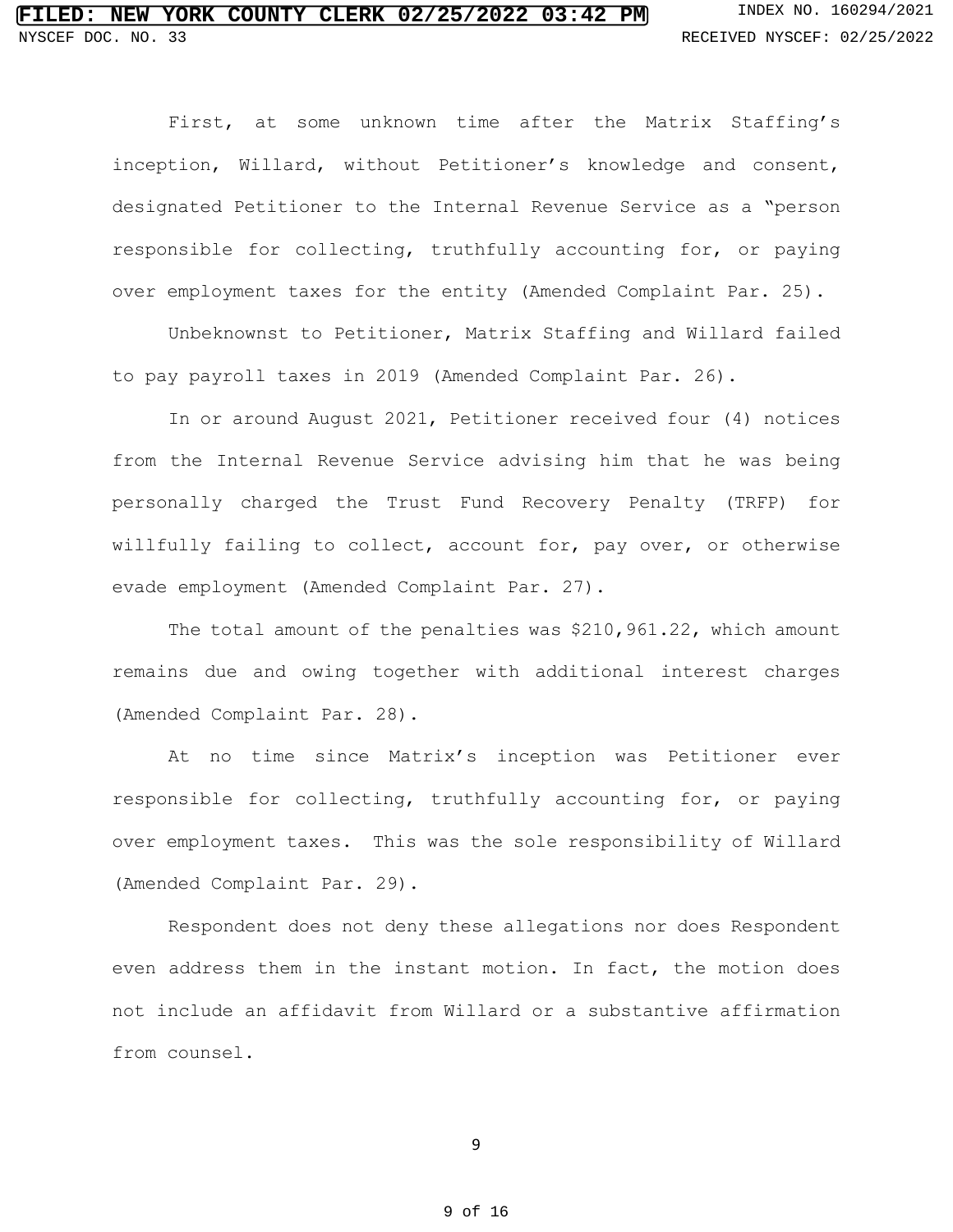It is undisputed that Willard was responsible for the day-today operations of Matrix. Yet, Willard unilaterally and without Petitioner's knowledge or consent, designated Petitioner to the IRS as being responsible for the employment taxes. Further, there is no indication that Willard likewise obligated herself to the IRS.

At the time of Matrix's inception, it is inconceivable that Petitioner's reasonable expectations, objectively viewed, included being exposed to personal liability for the actions of Willard in failing to pay employment taxes, especially given that Willard admittedly ran the day-to-day operations of Matrix. It was Willard's sole responsibility to pay said employment taxes.

Under the circumstances, it is likewise inconceivable that potential exposure to IRS liability based on something over which Petitioner had no control, was central to Petitioner's decision to join the venture. (Fernandes Aff., Par.'s 28-33).

Secondly, Willard caused Matrix to issue to Petitioner 2017, 2018 and 2019 K-1's to Petitioner that at best incorrectly and at worst fraudulently overstated the amounts of money that Petitioner received from Matrix those years, thereby causing Petitioner to incur additional tax liability. It should be noted that as of the date hereof, Matrix has failed to issue Petitioner K-1's for 2020 or 2021.

Again, objectively viewed, it is inconceivable that at the time he joined the venture, Petitioner had a reasonable expectation of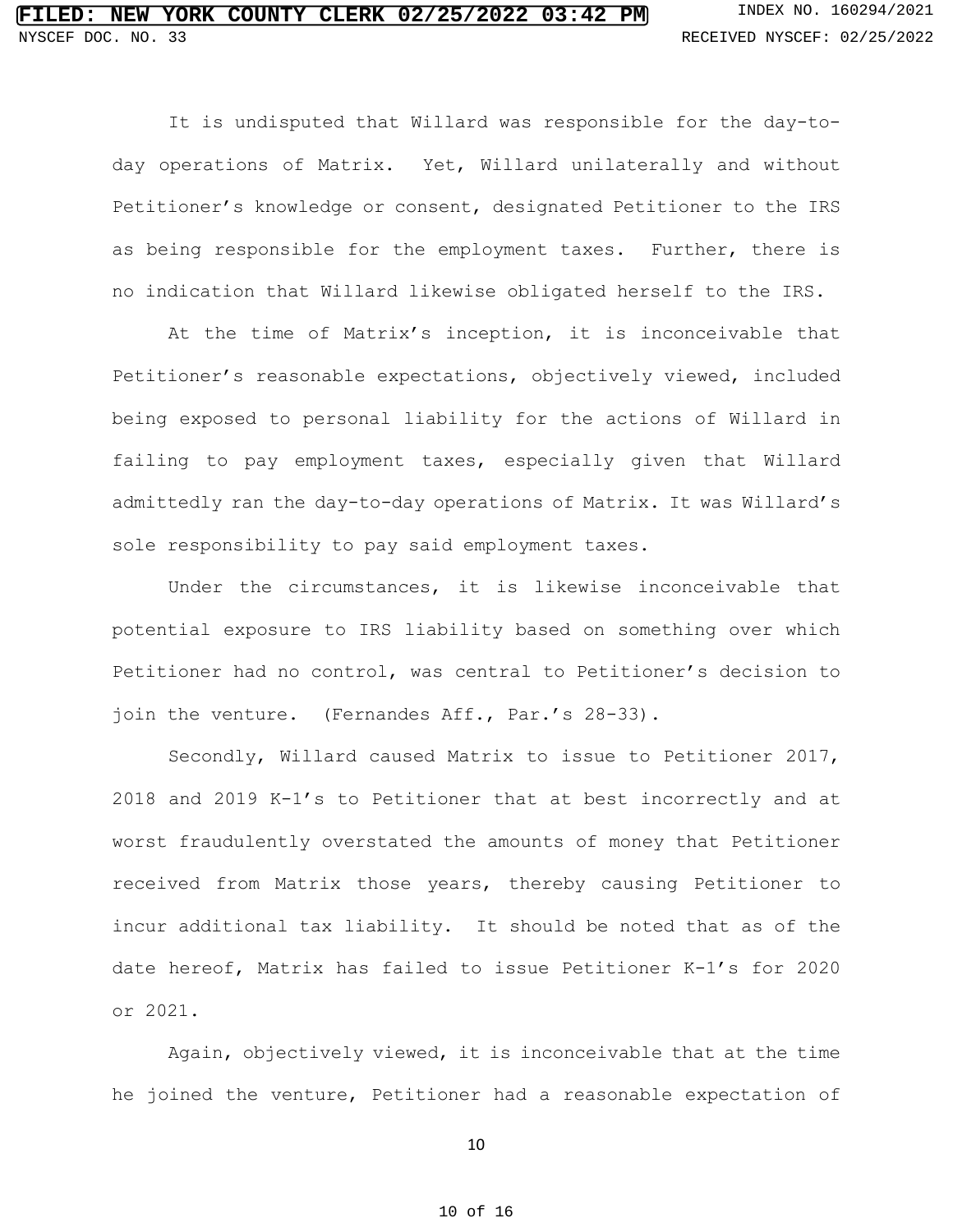receiving incorrect and/or fraudulent K-1's at the time Petitioner joined the venture. (Fernandes Aff., Par.'s 34-41).

Third, in May 2020, Matrix received a \$375,000.00 Covid related PPP loan, without Petitioner's knowledge. Respondent has failed to provide any evidence as to how said loan proceeds were utilized. Clearly they were not used to pay the overdue employment taxes, which would have relieved Petitioner of his current IRS obligations. Nor has Respondent provided any evidence that the loan has been forgiven. Consequently, Willard has caused Matrix to unnecessarily incur additional debt, thereby reducing the value of Petitioner's interest in the corporation.

Lastly, based on Petitioner's extensive experience in the industry, Petitioner had a reasonable expectation at the time of inception, which expectation was known to Willard, that although he would not be involved in Matrix's day-to-day operations, he would have a role in the major decision-making process.

It was Petitioner who originally formed Matrix Management (Amended Petition Par. 13). It was Petitioner who originally hired Willard (Amended Petition Par. 15). It was Petitioner who gave Willard her interest in Matrix Management and then Respondent (Amended Petition Pars. 16 and 18).

It was always understood that Willard would call Petitioner with concerns about the company and that Petitioner would give her counsel and advice. It was always further understood that Willard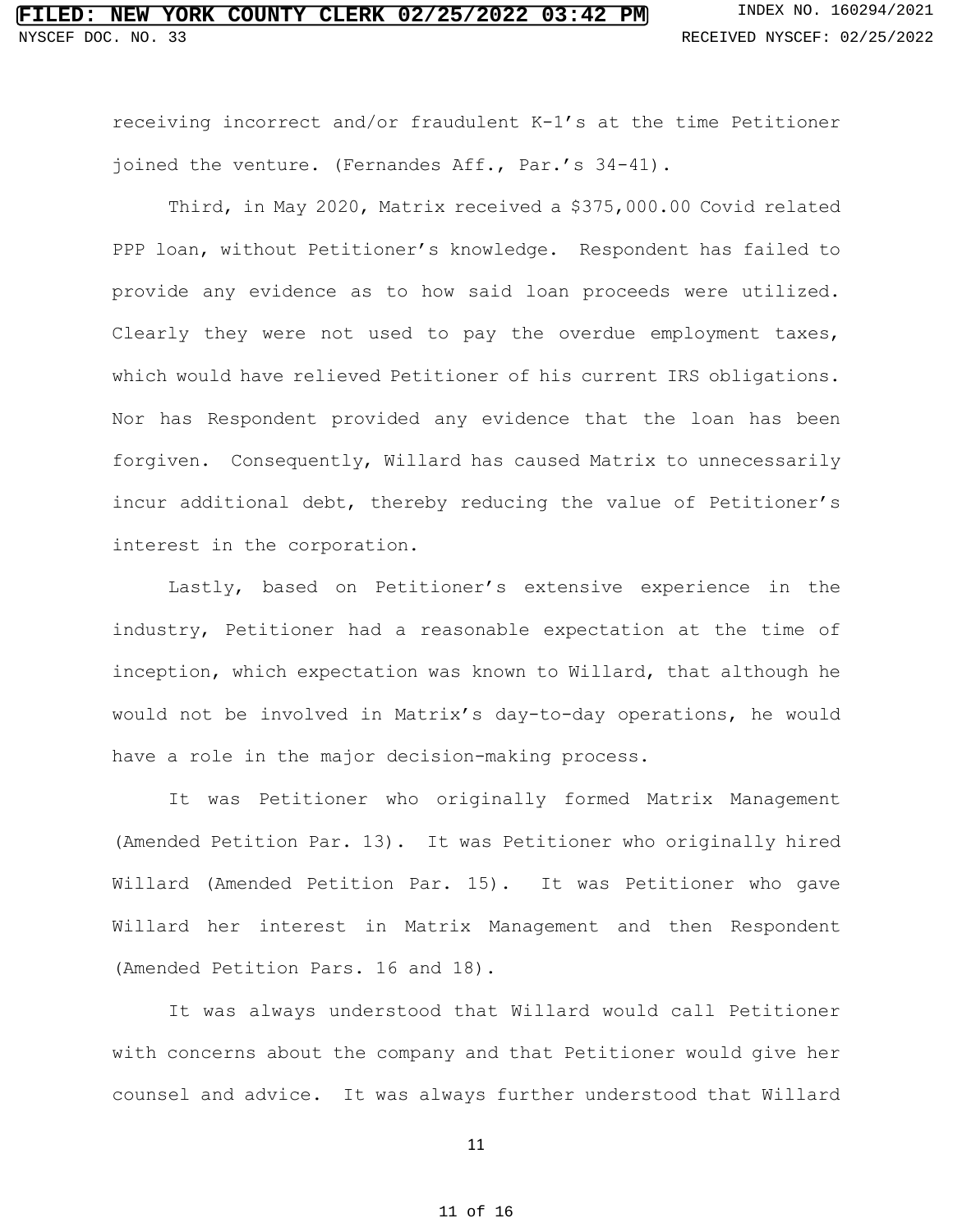## LED: NEW YORK COUNTY CLERK 02/25/2022 03:42 PM INDEX NO. 160294/2021 NYSCEF DOC. NO. 33 **RECEIVED NYSCEF: 02/25/2022**

would reach out to Petitioner via telephone because Petitioner was not one to check his emails on a regular basis. Willard was and is very aware of this and knows email is not Petitioner's preferred method of communication.

Specifically, Willard failed to heed Petitioner's advice regarding paying the employees before Matrix was paid, i.e., "pay when paid". This resulted in Willard entering into onerous refinancings, unbeknownst to Petitioner, that Matrix has struggled to repay. (Fernandes Aff., Par.'s 19-27).

Contrary to Respondent's assertions, and as more fully set forth in the Petitioner's accompanying affidavit, Petitioner and Willard did in fact discuss the re-financing attempts. Petitioner did not ignore his e-mails, rather he simply called Willard. Petitioner did not "single-handedly sabotage" Matrix's re-financing efforts.

The Amended Petition herein clearly and unequivocally alleges that Willard has engaged in oppressive conduct as against Petitioner that defeated Petitioner's reasonable expectations at the time Petitioner joined the venture, and that these expectations were known to Willard. Accepting those allegations as true for purposes of the instant motion to dismiss, the Amended Petition adequately states a cause of action for dissolution, warranting a denial of the motion and dissolution of the corporation.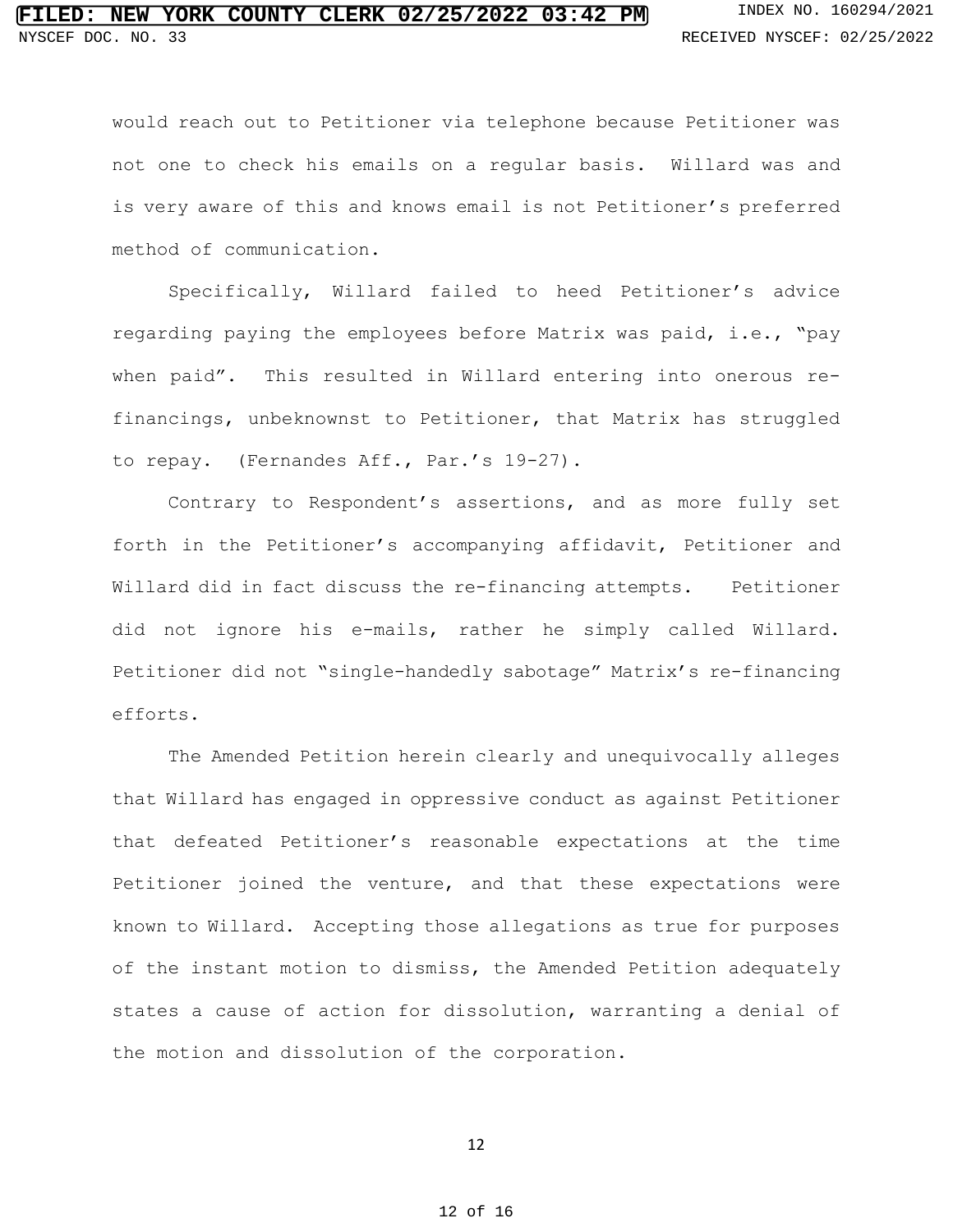## **THE REMAINING SHAREHOLDER HAS FAILED TO ELECT TO PURCHASE PETITIONER'S SHARES PURSUANT TO BCL 1118(a)**

BCL 1118(a) states:

"In any proceeding brought pursuant to [section](https://1.next.westlaw.com/Link/Document/FullText?findType=L&pubNum=1000057&cite=NYBUS1104-A&originatingDoc=N450596E0881311D882FF83A3182D7B4A&refType=LQ&originationContext=document&transitionType=DocumentItem&ppcid=d88e697cbde548178d57622d1d5e24d4&contextData=(sc.UserEnteredCitation))  [eleven hundred four-a](https://1.next.westlaw.com/Link/Document/FullText?findType=L&pubNum=1000057&cite=NYBUS1104-A&originatingDoc=N450596E0881311D882FF83A3182D7B4A&refType=LQ&originationContext=document&transitionType=DocumentItem&ppcid=d88e697cbde548178d57622d1d5e24d4&contextData=(sc.UserEnteredCitation)) of this chapter, any other shareholder or shareholders or the corporation may, at any time within ninety days after the filing of such petition or at such later time as the court in its discretion may allow, elect to purchase the shares owned by the petitioners at their fair value and upon such terms and conditions as may be approved by the court, including the conditions of paragraph (c) herein. An election pursuant to this section shall be irrevocable unless the court, in its discretion, for just and equitable considerations, determines that such election be revocable."

In the present case, Willard has failed to make the BCL 1118(a) election, thus evidencing that she believes that dissolution is the appropriate remedy. Obviously the fact that "Matrix employs 170 people" is of no concern to Willard (Memo of Law, page 9).

Based on the foregoing, the should order dissolution pursuant to BCL 1104-a.

### **THE COURT MAY FASHION AN ALTERNATIVE REMEDY TO DISSOULTION**

With respect to a Court having the authority to fashion alternate remedies to dissolution, the Court of Appeals, in Matter of Kemp & Beatley, Inc., 64 N.Y.2d 63, 73 (1984), stated:

"The appropriateness of an order of dissolution is in every case vested in the sound discretion of the court considering the application (see [Business Corporation](https://1.next.westlaw.com/Link/Document/FullText?findType=L&pubNum=1000057&cite=NYBUS1111&originatingDoc=I538304a8d91b11d98ac8f235252e36df&refType=LQ&originationContext=document&transitionType=DocumentItem&ppcid=06349de779c5441ebbbf102b422b27c4&contextData=(sc.UserEnteredCitation))  [Law, § 1111,](https://1.next.westlaw.com/Link/Document/FullText?findType=L&pubNum=1000057&cite=NYBUS1111&originatingDoc=I538304a8d91b11d98ac8f235252e36df&refType=LQ&originationContext=document&transitionType=DocumentItem&ppcid=06349de779c5441ebbbf102b422b27c4&contextData=(sc.UserEnteredCitation)) subd [a]). Under the terms of this statute,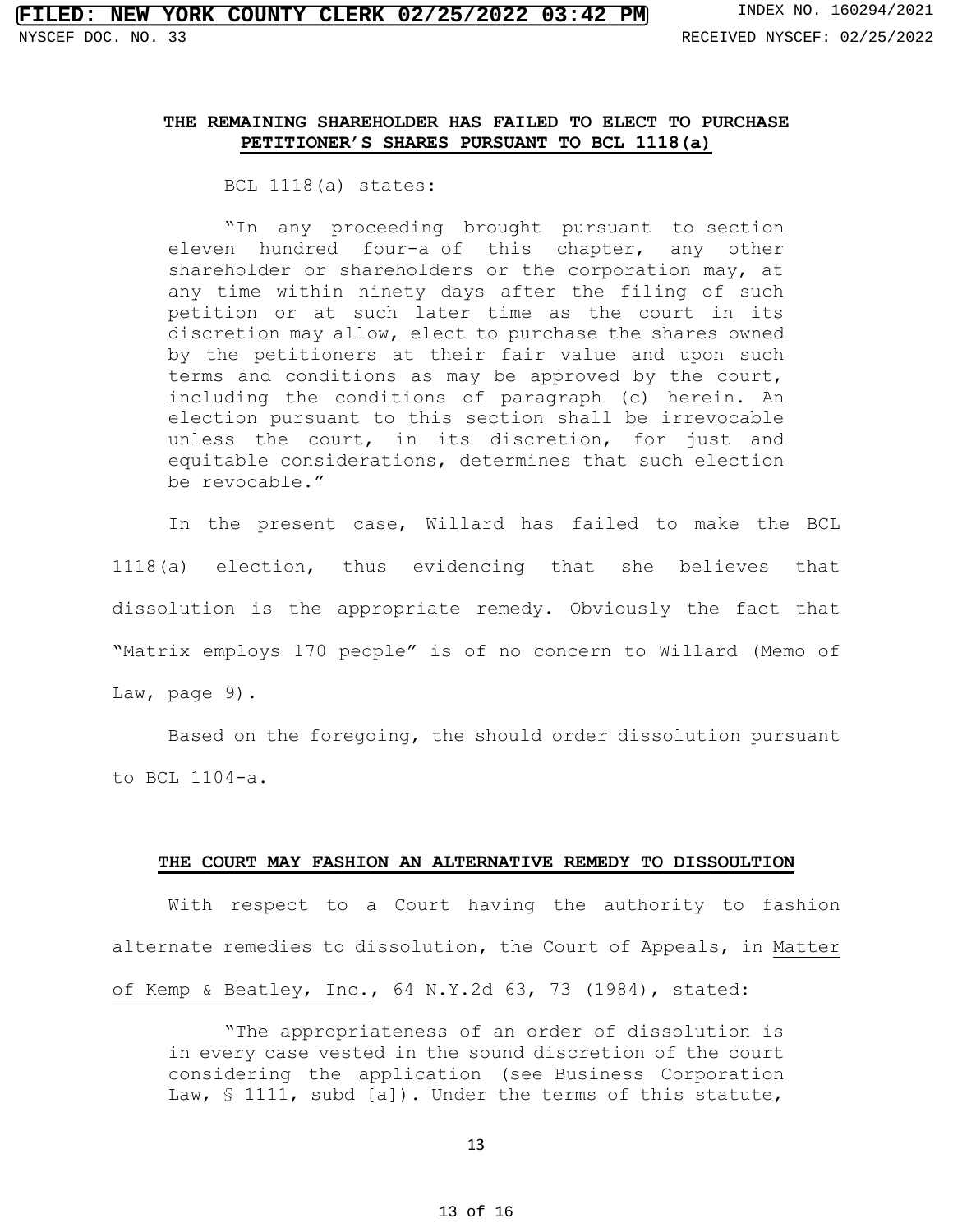courts are instructed to consider both whether "liquidation of the corporation is the only feasible means" to protect the complaining shareholder's expectation of a fair return on his or her investment and whether dissolution "is reasonably necessary" to protect "the rights or interests of any substantial number of shareholders" not limited to those complaining [\(Business Corporation Law, § 1104-a,](https://1.next.westlaw.com/Link/Document/FullText?findType=L&pubNum=1000057&cite=NYBUS1104-A&originatingDoc=I538304a8d91b11d98ac8f235252e36df&refType=LQ&originationContext=document&transitionType=DocumentItem&ppcid=06349de779c5441ebbbf102b422b27c4&contextData=(sc.UserEnteredCitation)) subd [b], pars [1], [2]). Implicit in this direction is that once oppressive conduct is found, consideration must be given to the totality of circumstances surrounding the current state of corporate affairs and relations to determine whether some remedy short of or other than dissolution constitutes a feasible means of satisfying both the petitioner's expectations and the rights and interests of any other substantial group of shareholders (see, also, [Business Corporation Law, § 1111,](https://1.next.westlaw.com/Link/Document/FullText?findType=L&pubNum=1000057&cite=NYBUS1111&originatingDoc=I538304a8d91b11d98ac8f235252e36df&refType=LQ&originationContext=document&transitionType=DocumentItem&ppcid=06349de779c5441ebbbf102b422b27c4&contextData=(sc.UserEnteredCitation)) subd [b], par [1])." Id.

 In the case at bar, Petitioner does not dispute that a Court may fashion an alternate remedy to dissolution as feasible means of resolving the dispute. It must be noted that a dismissal of the instant proceeding would result in Petitioner's continued exposure to liability in a situation over which he has no control or input. Willard has already demonstrated that she has no issue exposing Petitioner to personal liability for the corporation's debts, especially where she is not personally exposing herself. There is a limit to what Petitioner can be forced to bear, and that limit has been reached. It is incumbent on the Court to recognize that Petitioner cannot be forever compelled to remain subject Willard's oppressive conduct.<sup>1</sup>

<sup>1</sup> Even Cain was granted protection from the perpetual vengefulness of his fellow man. (Genesis 4:12-15).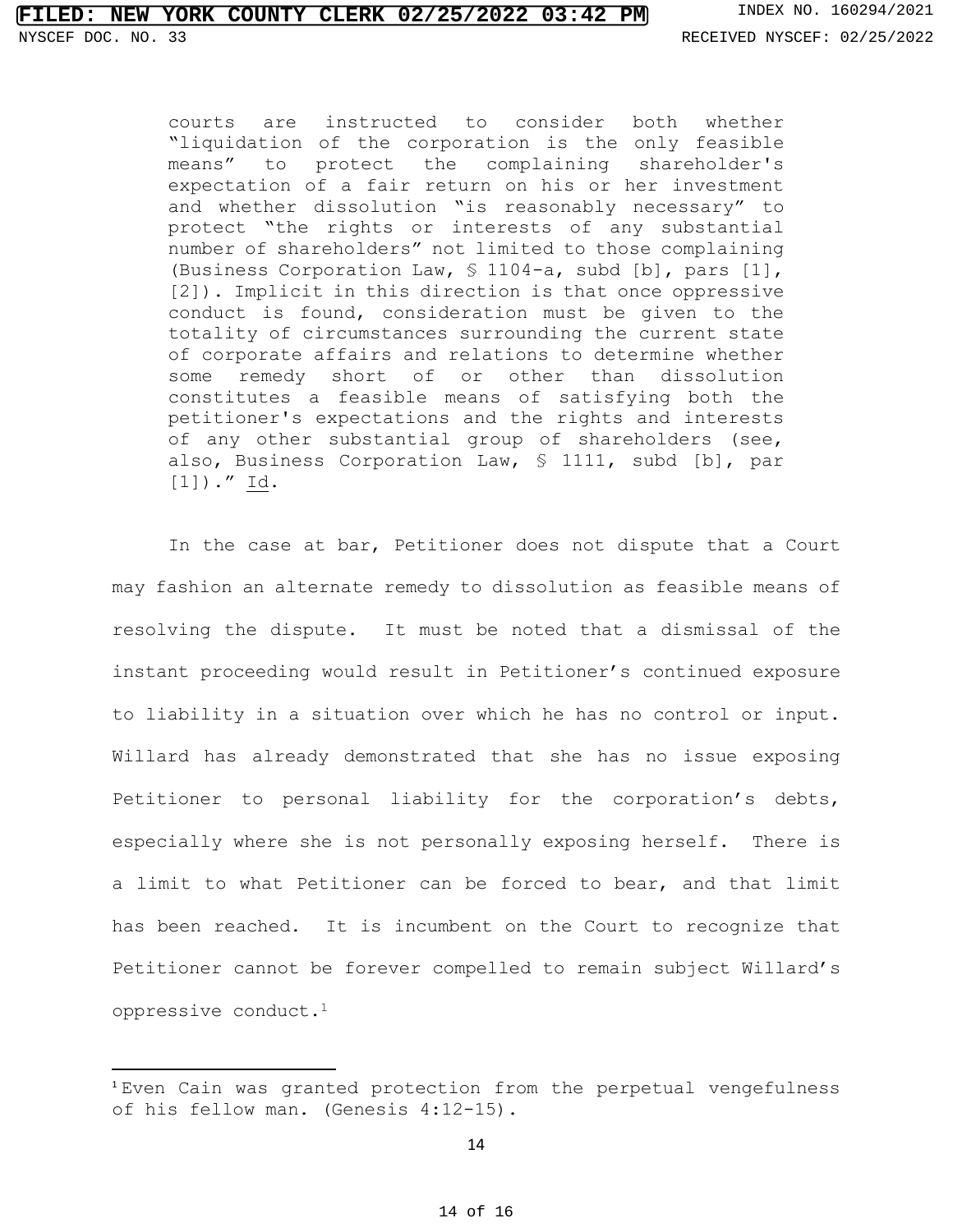### **CONCLUSION**

Based on the foregoing, the Court should deny Respondent's motion to dismiss in its entirety, together with such other and further relief that the court deems just and proper.

Dated: White Plains, NY February 25, 2022

GRAYSON & ASSOCIATES, P.C.

By Neil Spector

NEIL SPECTOR, ESQ., Of counsel Attorney for Petitioner 175 West Putnam Avenue, 2nd Fl. Greenwich, CT 06830 (203) 622-8100

NEIL SPECTOR, ESQ. 50 Main Street – 10th Fl. White Plains, NY 10606 (914) 682-2055